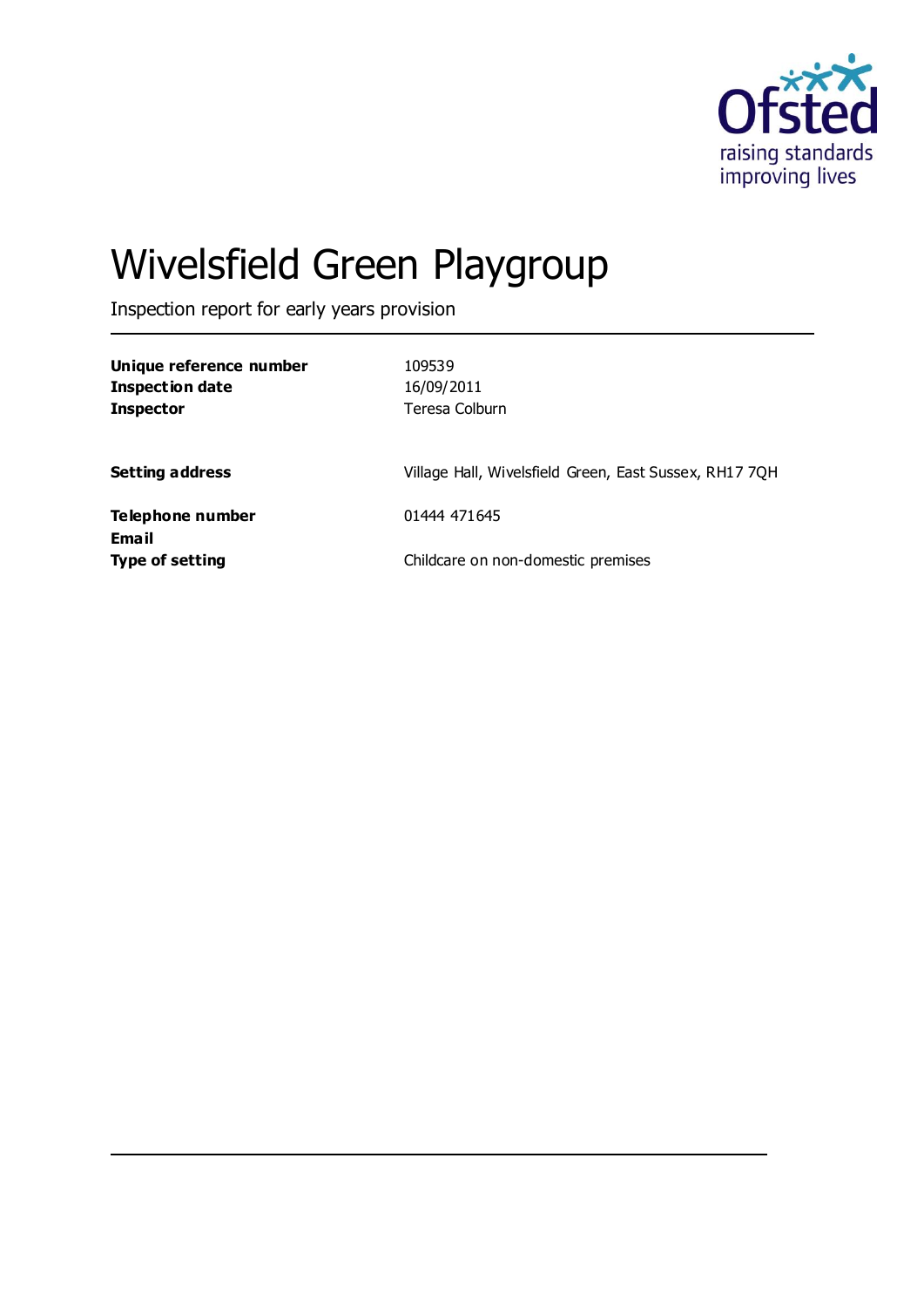The Office for Standards in Education, Children's Services and Skills (Ofsted) regulates and inspects to achieve excellence in the care of children and young people, and in education and skills for learners of all ages. It regulates and inspects childcare and children's social care, and inspects the Children and Family Court Advisory Support Service (Cafcass), schools, colleges, initial teacher training, work-based learning and skills training, adult and community learning, and education and training in prisons and other secure establishments. It assesses council children's services, and inspects services for looked after children, safeguarding and child protection.

If you would like a copy of this document in a different format, such as large print or Braille, please telephone 0300 123 1231, or email enquiries@ofsted.gov.uk.

You may copy all or parts of this document for non-commercial educational purposes, as long as you give details of the source and date of publication and do not alter the information in any way.

T: 0300 123 1231 Textphone: 0161 618 8524 E: enquiries@ofsted.gov.uk W: [www.ofsted.gov.uk](http://www.ofsted.gov.uk/)

© Crown copyright 2011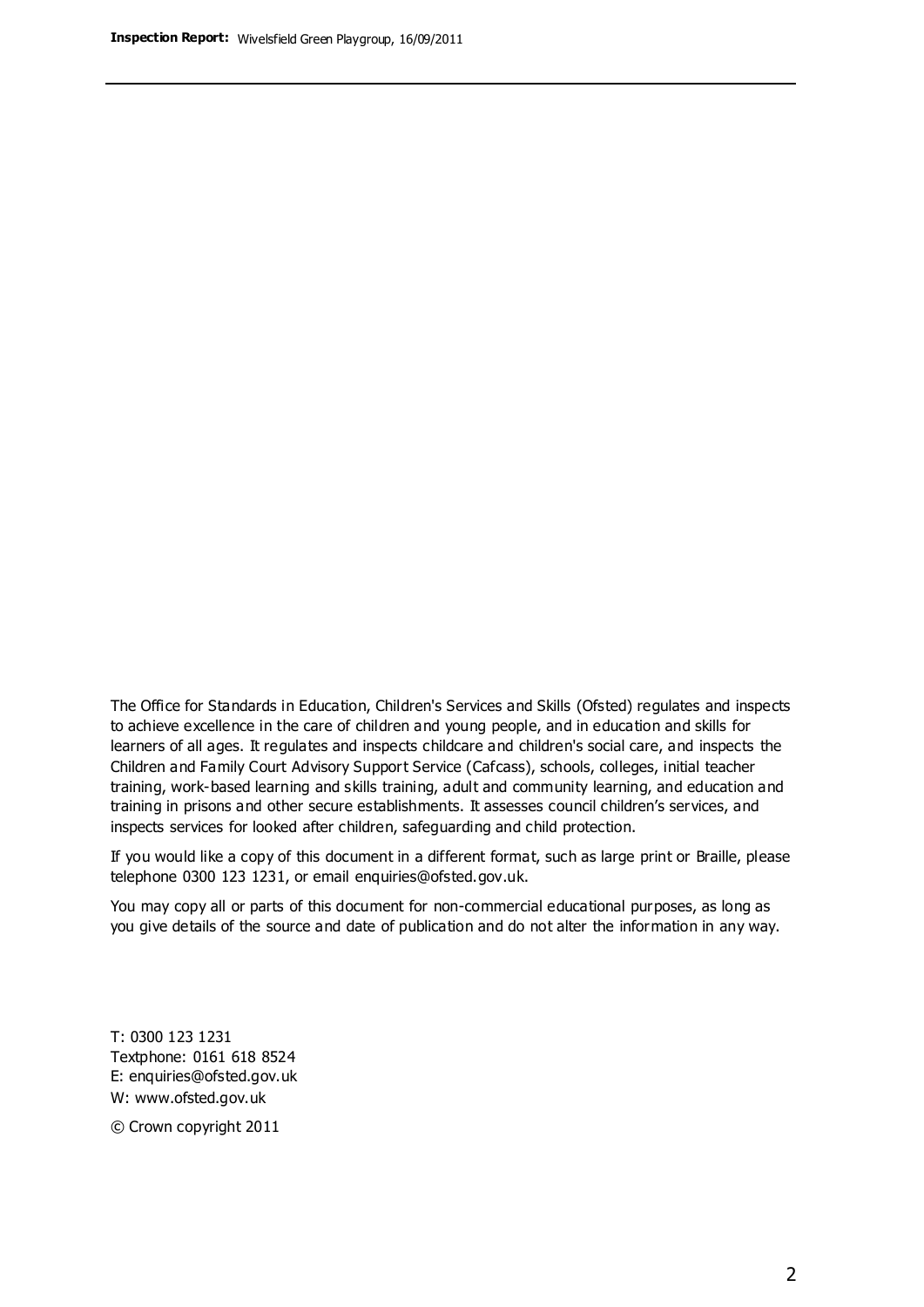### **Introduction**

This inspection was carried out by Ofsted under Sections 49 and 50 of the Childcare Act 2006 on the quality and standards of the registered early years provision. 'Early years provision' refers to provision regulated by Ofsted for children from birth to 31 August following their fifth birthday (the early years age group). The registered person must ensure that this provision complies with the statutory framework for children's learning, development and welfare, known as the *Early* Years Foundation Stage.

The provider must provide a copy of this report to all parents with children at the setting where reasonably practicable. The provider must provide a copy of the report to any other person who asks for one, but may charge a fee for this service (The Childcare (Inspection) Regulations 2008 regulations 9 and 10).

Please see our website for more information about each childcare provider. We publish inspection reports, conditions of registration and details of complaints we receive where we or the provider take action to meet the requirements of registration.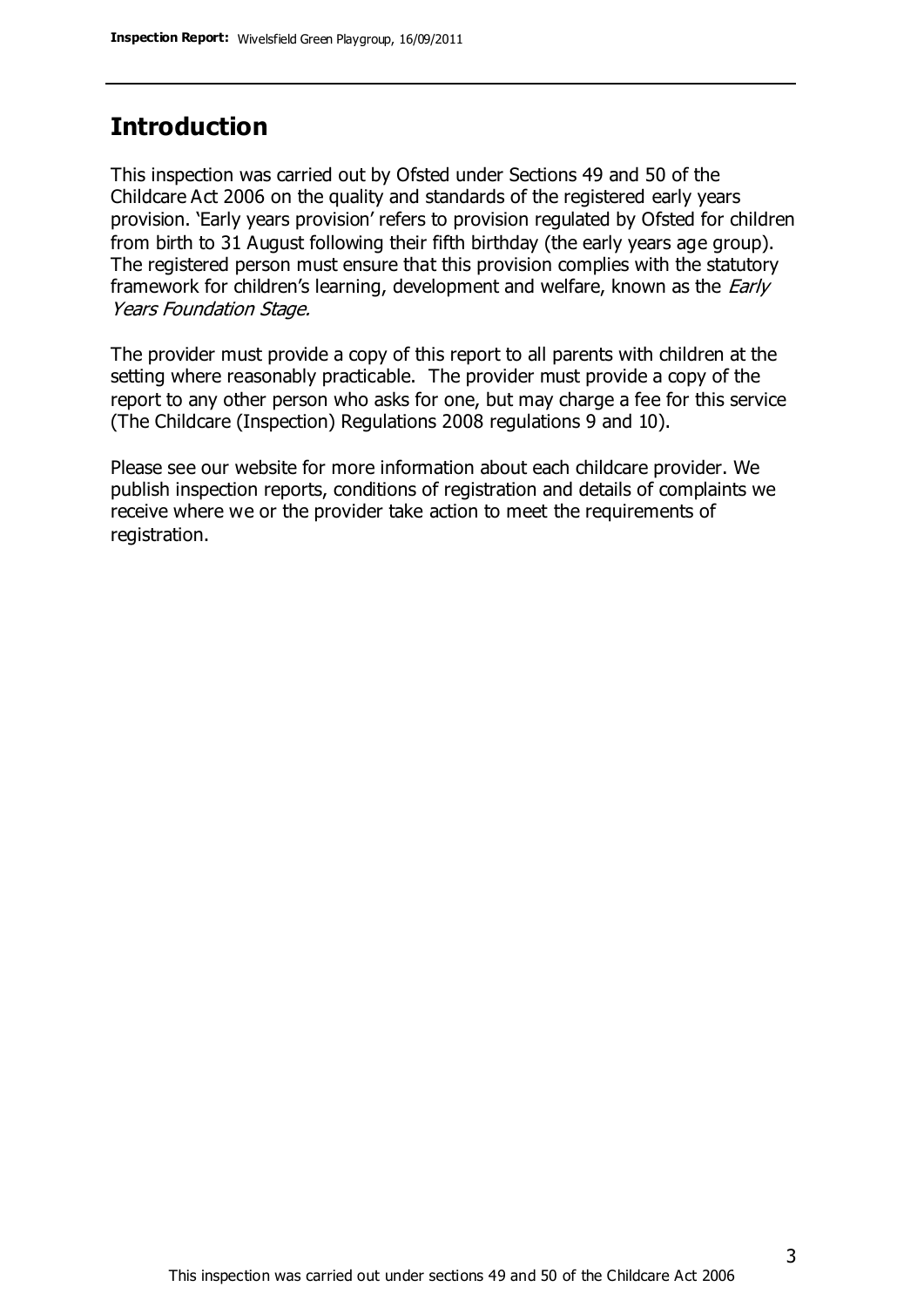## **Description of the setting**

Wivelsfield Green Playgroup has been established in the village since 1972. It is run by a management committee. It operates from two rooms within the village centre, situated in Wivelsfield Green, East Sussex. The playgroup is registered on the Early Years Register for a total of 24 children, all of whom may be in the early years age range with none under the age of two-years-old. Currently, there are 15 children on roll aged from two to five-years-old. The playgroup is funded to provide free early education to children aged three and four years. Children are accommodated within two rooms. All children have access to an enclosed outdoor play area. Children come from the local community area. Both groups support children with special education needs and/ or disabilities. The setting is open from Monday to Friday. Playgroup sessions operate on Monday, Tuesday, Wednesday and Friday from 9am to 12.45pm term time only. The pre-school operates on Thursday mornings from 9am to 12.45pm. The playgroup employs three full time members of staff. All staff hold relevant early years qualifications.

# **The overall effectiveness of the early years provision**

Overall the quality of the provision is good.

The playgroup effectively promotes children's welfare and learning, within a safe and inclusive environment. Children are generally happily engaged and occupied in a range of stimulating play activities and experiences. Staff work closely with parents, carers and external agencies to promote children's achievements and wellbeing, ensuring each child's individual needs are met. An informative selfevaluation ensures the group fully understands their strengths and weaknesses, prompting accurate future developments in their practice and service. The playgroup's capacity to maintain continuous improvement is good.

### **What steps need to be taken to improve provision further?**

To further improve the early years provision the registered person should:

consider enhancing the outdoor play area to further extend children's learning.

# **The effectiveness of leadership and management of the early years provision**

All staff know how to identify possible indictors of abuse and fully understand their responsibly to protect the welfare of children in their care. All staff have completed safeguarding training, thereby further enhancing their knowledge and understanding. Worthwhile risk assessments aid the staff in identifying aspects of potential risks within the setting and when on outings. There are effective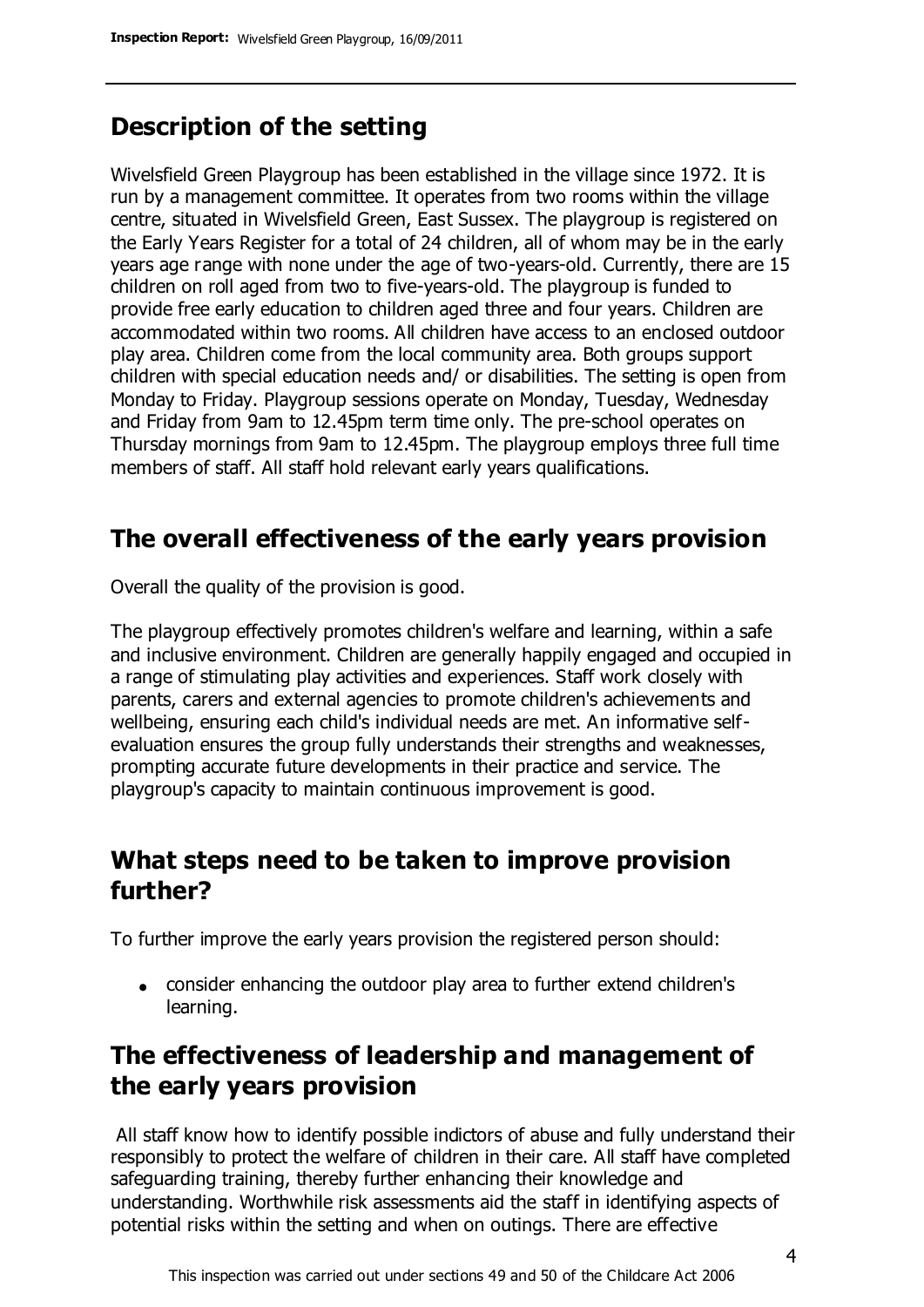recruitment and vetting procedures in place to check that staff are suitable to work with young children. On-going risk assessment evaluations make sure children play in a safe environment.

Staff work extremely well as a team and set-up an exciting and stimulating environment prior to children's arrival, which enables children to make independent choices and play freely at all times. However, resources available in the outdoor play do not always cover each area of learning. Staff have identified that this is an area for further development to enhance children's enjoyment and learning. Effective staff deployment ensures children are well-supervised at all times both inside and outside. The playgroup continually evaluates its service. They ensure they meet any recommendations raised at inspection, driving improvement to enhance the outcomes for children. All staff are committed to providing the best setting for all the children.

The playgroup has a good range of resources, which support children's play across all six areas of learning and are well used by everyone. They positively reflect the wider world to help children learn about disability, ethnicity, and other cultures. The playgroup promotes an inclusive service; they welcome all children equally, enabling them to make progress in their learning and development.

The partnerships with parents are well-established, and links with other practitioners help reinforce the consistency of care and ensures continued awareness of children's individual needs. There are good arrangements in place for ensuring a two-way flow of information between the playgroup, parents and other agencies. For example, parents provide information on their child's individual needs, care routines and any specific dietary requirements. Informal discussions enable parents to be well informed about the playgroup and service provided. Discussions with some parents and carers demonstrate that they are happy with the playgroup. Such comments made include 'great playgroup, and staff', 'all my grandchildren have attended' and 'my child does not want to leave'.

### **The quality and standards of the early years provision and outcomes for children**

Children are making good progress towards the early learning goals in every area of learning. Staffs consistent engagement with the children encourages their sustained thinking and helps them to gain the maximum enjoyment and benefit from their activity.

The planning to support children's enjoying and achieving is highly consistent and well developed. The playgroup provides a series of play and learning themes throughout the year that are well used by staff to extend activities, and explore all six areas of learning. A strong aspect of the planning is the clear use that is made of children's interests and information from home, through the playgroup's effective knowledge of each child. A mixture of adult-led and environment based activities are then provided to successfully support children's next steps in learning. Each child has a learning and development folder; observations are recorded alongside photographs of the children enjoying their daily activities and samples of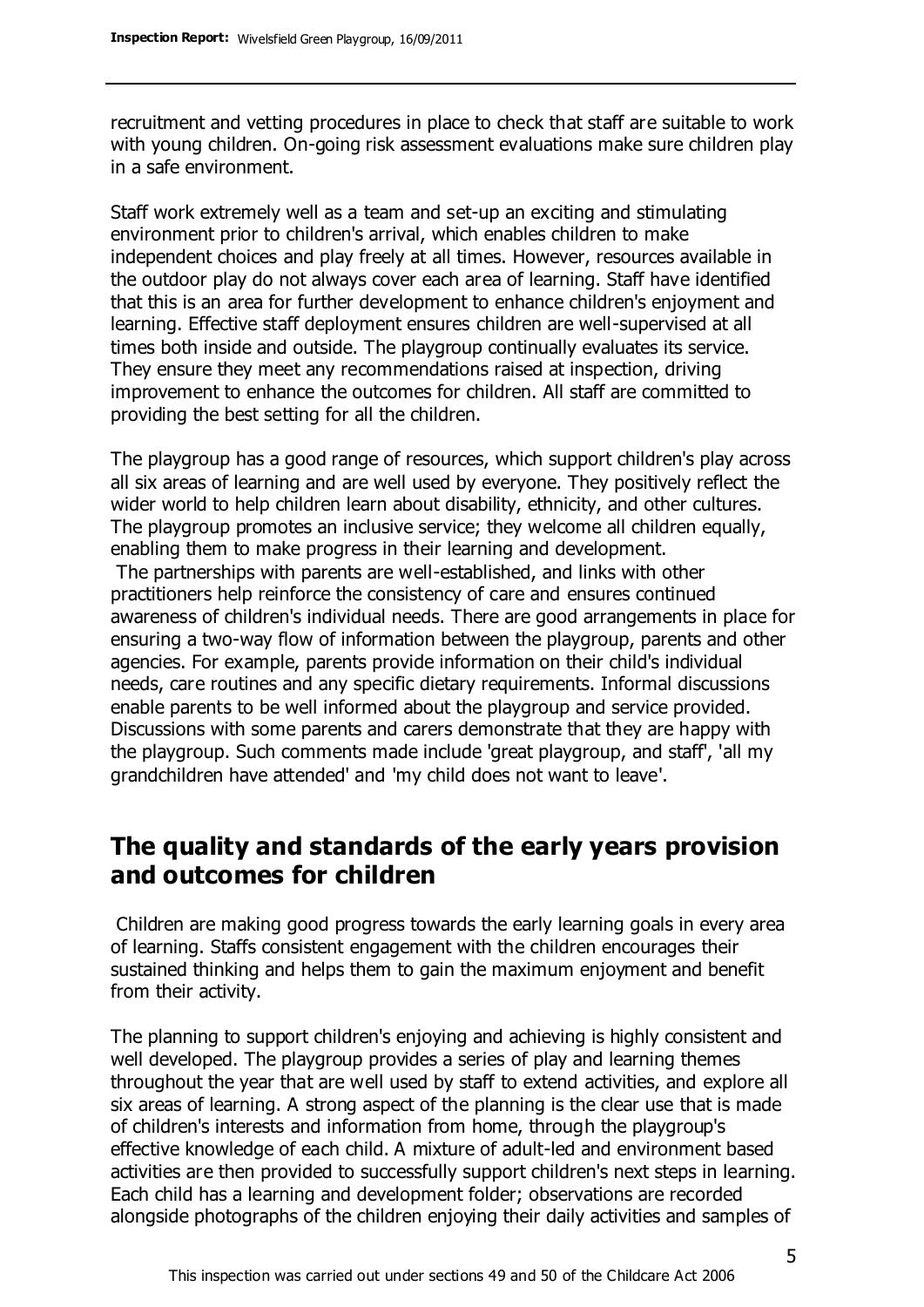#### their creations.

Children have good relationships with staff, as a result children's communication, language and literacy is good. Children talk confidently and build on their vocabulary through positive interaction and support from staff. Children have good counting skills and learn to count up to 10 and beyond. For example, children expertly count whilst singing 'one, two, three, four, five' and 'five little speckled frogs'. Children excitedly talk about looking for bugs and spiders. They quietly use their magnifying glasses, as they walk through grass and look under stones.

There are good opportunities for children to learn about the world they live in. They go on outings in the local community where they can nature watch or visit local areas. For example, during the inspection the local recycling lorry broke down in the playgroup car park. Children patiently observed the lorry being lifted onto a recovery truck, staff used informative language to further extend the children's knowledge of recovery vehicles. Problem solving and reasoning is well promoted, by access to a range of technology resources. Children learn how to operate digital cameras, and are consistently supported in their learning. For example, children enthusiastically take photographs of friends, staff, the recovery truck, broken down recycling lorry and other things of interest to them.

Children have a good understanding of the importance of following good personal hygienic routines. For example, children understand the importance to wash their hands before snacks and after using the toilet. Children are provided with healthy and nutritious snacks such as fruit and vegetable crudities and a savoury biscuit. Drinks are freely available for children to access at all times.

Children behave well and respond to requests for good behaviour. Appropriate strategies, according to age and stage of development, help children understand right from wrong. For example, children are reminded not to bump into others whilst riding their bikes in the garden. Children understand rules about keeping safe, as they help to keep the environment tidy and behave very well. They also begin to understand how to stay safe through fire evacuation drills because these are carried out on a regular basis.